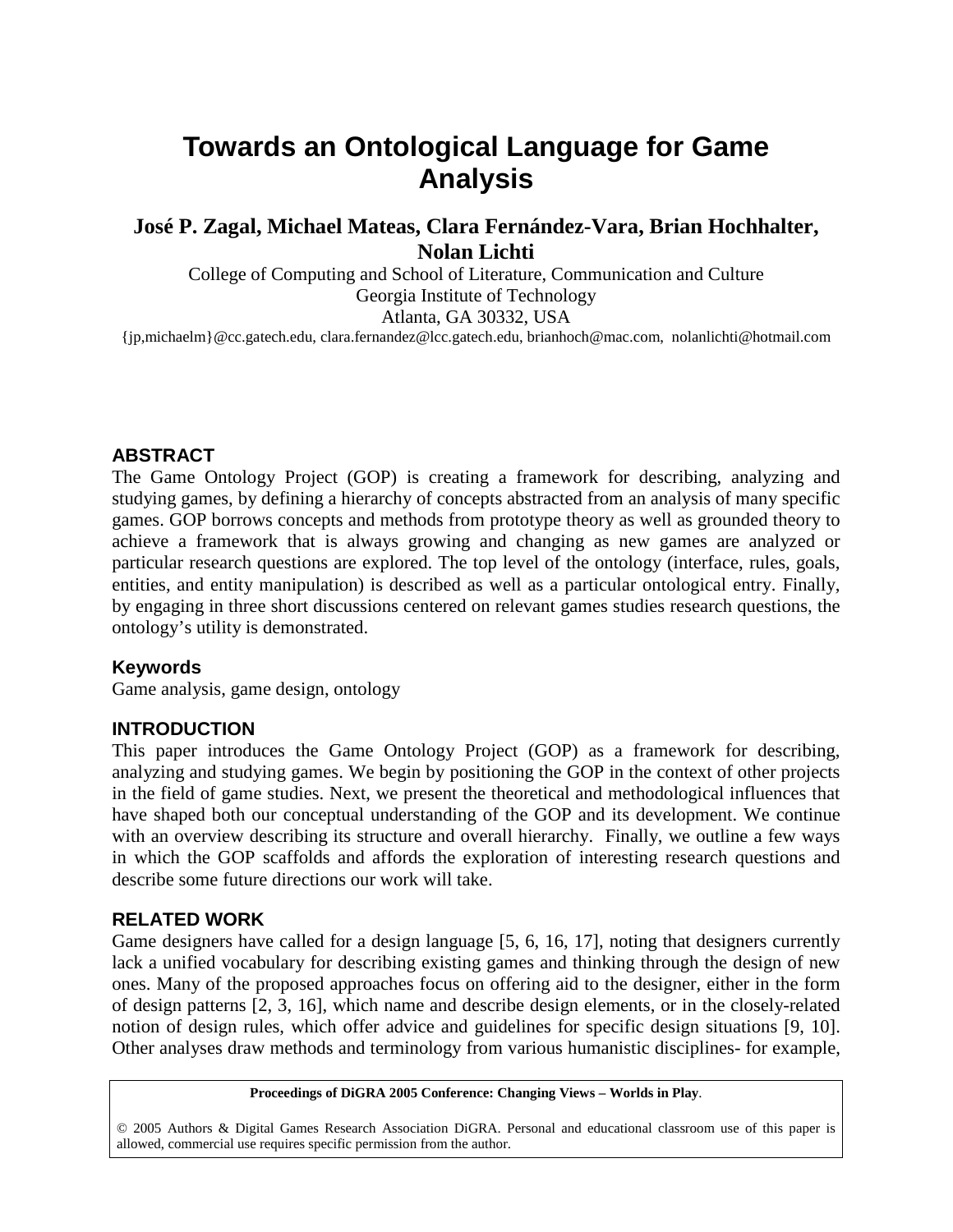games have been analyzed in terms of their use of space [14], as semiotic systems [18], as a narrative form [4, 21], in terms of the temporal relationships between actions and events [8], or in terms of sets of features in a taxonomic space, using clusters in this space to identify genres.  $[1]$ 

The Game Ontology Project's approach is to develop a game ontology that identifies the important structural elements of games and the relationships between them, organizing them hierarchically. Our use of the term *ontology* is borrowed from computer science, and refers to the identification and (oftentimes formal) description of entities within a domain. Often, the elements are derived from common game terminology (e.g. level and boss) and then refined by both by abstracting more general concepts and by identifying more precise or specific concepts. An ontology is different than a game taxonomy in that, rather than organizing games by their characteristics or elements, it is the elements themselves that are organized.

Our work is distinct from design rule and design pattern approaches that offer imperative advice to designers [9, 10]. We do not intend to describe rules for creating good games, but rather to identify the abstract commonalities and differences in design elements across a wide range of concrete examples. The ontological approach is also distinct from genre analyses and related attempts to answer the question "what is a game?" Rather than develop definitions to distinguish between games/non-games or among different types of games, we focus on analyzing of design elements that cut across a wide range of games. Our goal is not to classify games according to their characteristics and/or mechanics [20], but to describe the design space of games.

Our approach is well suited to exploring issues and questions regarding games and gameplay. The GOP provides a framework for exploring, dissecting and understanding the relationships between different game elements. A few examples of research questions we have already begun to explore include: "How can we understand interactivity in games?", "How is gameplay regulated over the progress of a game?", and "What roles does space play within games?".

In summary, we present an ontology in which we identify abstract elements capturing a range of concrete designs. Our ontology allows for generalizations across this range of concrete design choices as embodied in specific games. Its primary function is to serve as a framework for exploring research questions related to games and gameplay; it also contributes to a vocabulary for describing, analyzing and critiquing games.

# **THEORETICAL BACKGROUND AND METHOD**

The purpose of the Game Ontology Project is to categorize things we see in games. More specifically, it defines and classifies the things essential to the "gameness" of games. We have consciously chosen to focus on things that cause, effect and relate to gameplay in order to help characterize and classify the design space of games.

The traditional Aristotelian view of classification was based on the notion of similarity or resemblance. Categories were, according to George Lakoff, "assumed to be abstract containers, with things either inside or outside the category. Things were assumed to be in the same category if and only if they had certain properties in common. And the properties they had in common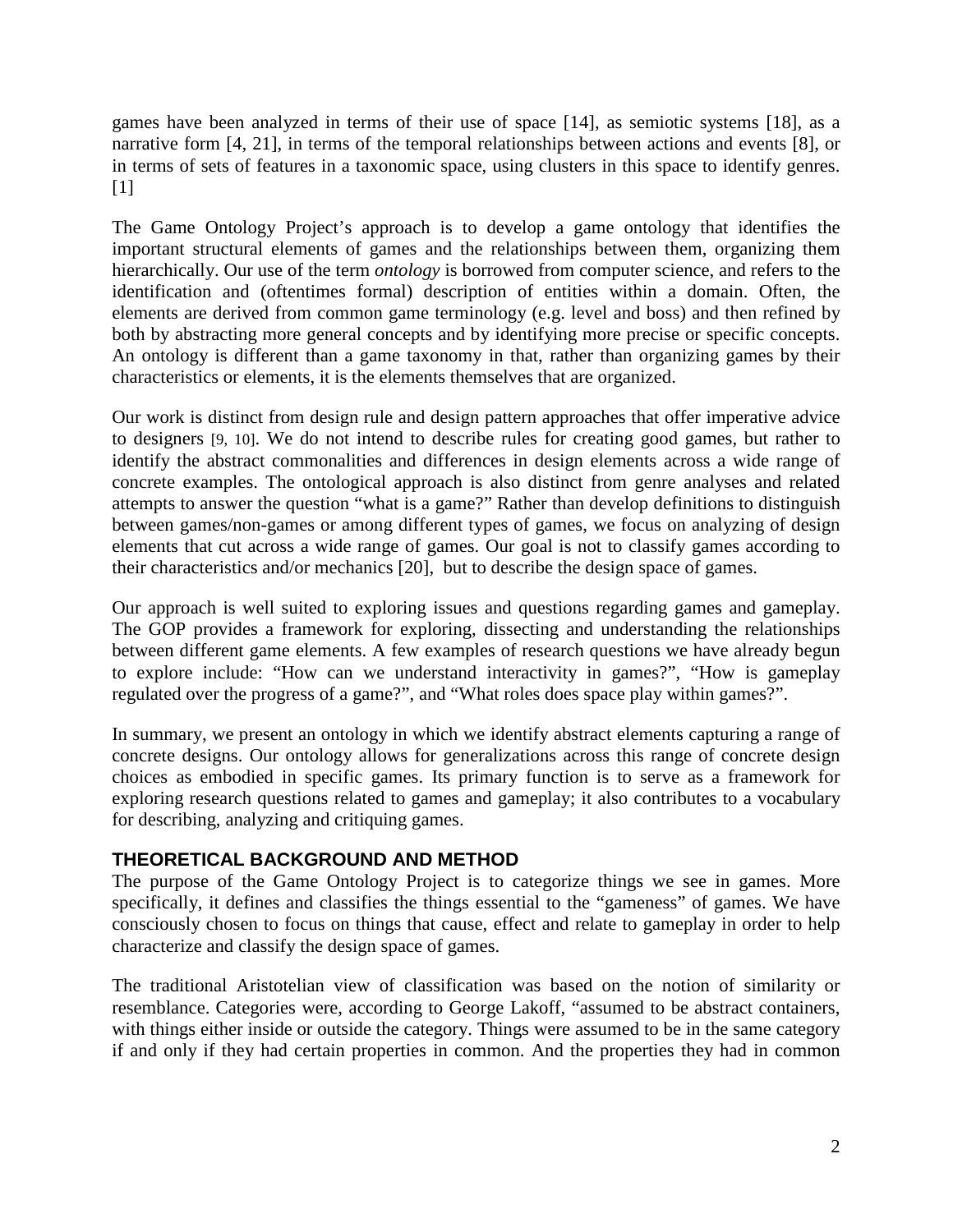were taken as defining the category."[19] Research in cognitive science has shown that the classical view is insufficient and sometimes incorrect.<sup>1</sup> For many concepts there is no such list of properties that supports a binary category membership function. Membership can be highly dependent on context and culture.

Prototype theory provides an alternative to traditional classification. While a comprehensive review of prototype theory is beyond the scope of this paper, we highlight some key concepts borrowed from prototype theory, explaining how they are useful in the generation of the ontology. Unless otherwise noted, the key concepts are taken from [19].

- 1. Cognitive economy: categories must be both specific enough to reflect all essential information and general enough not to overwhelm with irrelevancies.
- 2. Centrality: Some members of a category may be better examples of that category than others.
- 3. Membership gradience: Some categories may have degrees of membership and no clear boundaries.
- 4. Centrality gradience: Members (or subcategories) of a category may be more or less central
- 5. Reference point, or "metonymic", reasoning: Part of a category (that is, a member or subcategory) can stand for the whole category in certain reasoning processes.
- 6. Basic Level categorization: Categories are organized hierarchically. Additionally, they are organized so that cognitively basic categories are in the middle of a general-tospecific hierarchy [13].

Rosch et. al [22] claim that the process of categorization is principled and depends on the attributes of what is perceived as well as the characteristics of the perceptual apparatus itself. In other words, we can only categorize on the basis of what we perceive and, all things being equal, that which is more easily perceived will be of greater significance to the categorization process [15]. This is relevant since the majority of the analyses of videogames that inform our ontology are black-box analyses. We do not necessarily presume to have any inside knowledge of the game designer's ideas or intentions, how the game was implemented or even the internal functioning of a game; our ontology is primarily based on that which we can perceive or experience as players.

According to the concepts of cognitive economy and basic level categorization, the mid-level elements of our ontology are presumably the most easily identifiable since they are observed over a broad range of games. If we observe something interesting in very few games, it is either too specialized to belong, or should be in the lowest (most specific) part of the ontology.

 $\overline{a}$ 

<sup>&</sup>lt;sup>1</sup> For example, robins are more representative of the category "bird" than ostriches. This contradicts the classical view in which each member of a category is just as good an example as any other.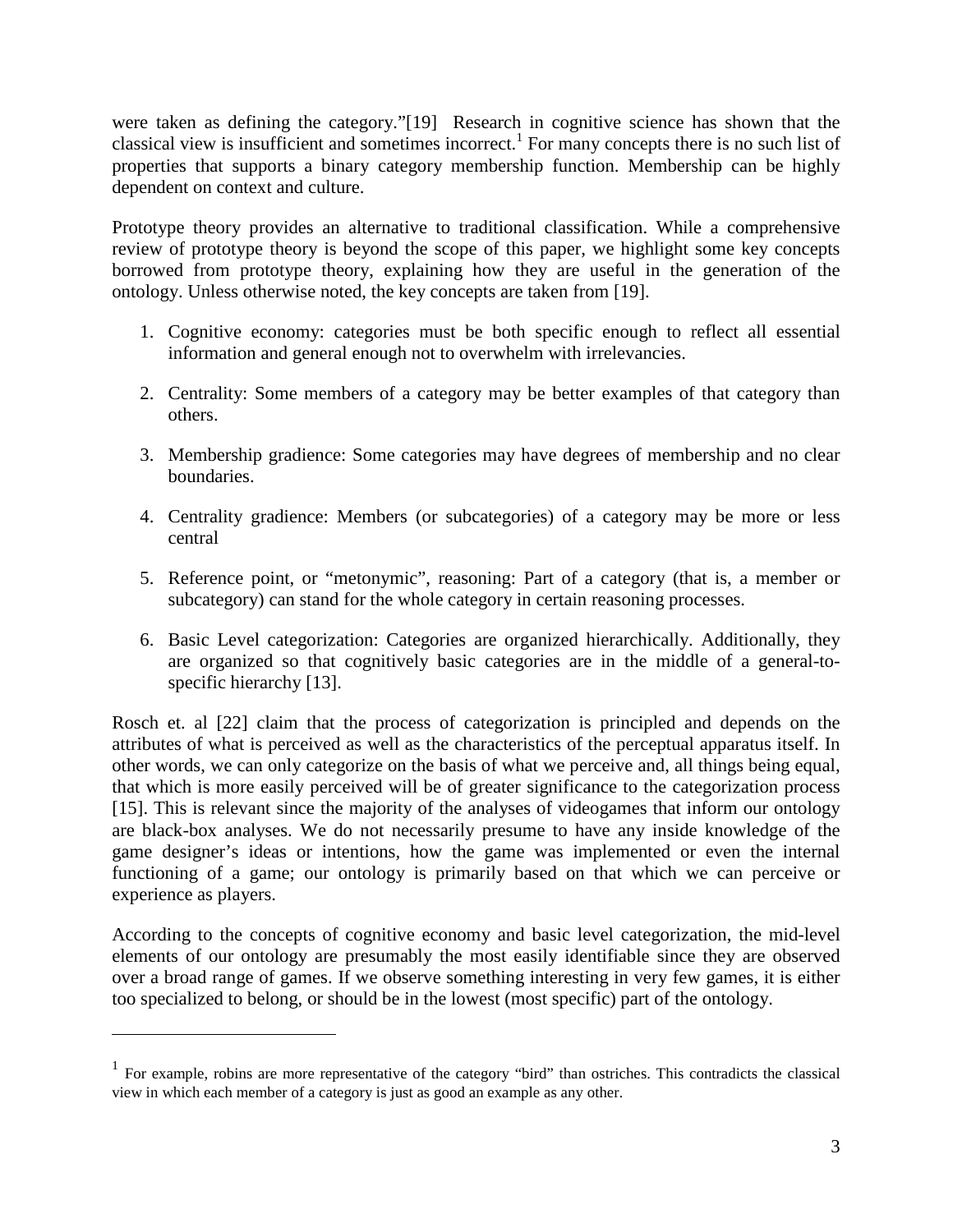Many parts of the ontology have fuzzy boundaries regarding what games exemplify them (or have aspects that exemplify them). In general, we have tried to describe examples that could be considered central on account of how well known the game is or how closely it matches the definition of the ontological element. We also recognize that there are games whose use as an example deviates from the central or ideal with respect to the ontological definition. These examples are important because they help define the center of the category, and illustrate the nuances and interpretations an ontological definition may have. This is why we have developed the idea of "strong" and "weak" examples to account for the membership and centrality gradience we observe when applying the ontology to specific games.

While prototype theory describes the theoretical foundations that support our ontology, it does not explain how the ontology is generated. Our methodological approach borrows from grounded theory [12]; the elements and structure of our ontology are inductively developed from data gathered in the real world., including field notes of sessions of gameplaying activities, observations of other people playing games and documentation associated with games (manuals, reviews, screenshots, etc.) We make use of theoretical sampling and comparisons, in order to verify whether our ontology remains grounded in real games as opposed to being generated abstractly. These additional observations help identify new abstract categories which can be instances of the ones observed or generate specific categories that had not been salient from previous observations. Thus, our method is iterative, adaptive, and organic. The ontology is constantly adapting to reflect our knowledge and observations.

The ontology is not developed from the top (more abstract) or the bottom (concrete and specific). Rather, as prototype theory suggests, our ontology grows in a middle-out fashion- the obvious (most readily observable) categories tend to exist in the middle of the ontology. As we refine and revisit them, we discover both more abstract and more specific concepts.

# **THE ONTOLOGY**

This section describes some general characteristics and structure of the ontology. It describes the highest level of the ontology in detail as well as some of the elements directly beneath them. It also explains what has been purposefully excluded from the ontology and provides an example of a particular entry in the ontology.

Our ontology abstracts away the representational details of games. Issues of setting (e.g. medieval castle, spaceship), genre (e.g. horror, sci-fi), and the leveraging of representations from other media (e.g. player's knowledge of the Star Wars universe) are bracketed by our analysis. Because our goal is to characterize the game design space, such bracketing is necessary in order to achieve broad coverage without having to abstractly characterize notions of setting and genre. Thus, we avoid the Sisyphean task of building an abstract model of the whole of human culture. A deep reading of any one particular game would require an analysis of its representational conventions, allusions and connotations. Our ontology helps position the more formal or structural elements of the game within the game design space; other methods and techniques would be required to unpack representational issues.

The top level of the ontology consists of five elements: interface, rules, goals, entities, and entity manipulation. The *interface* is where the player and game meet, the mapping between the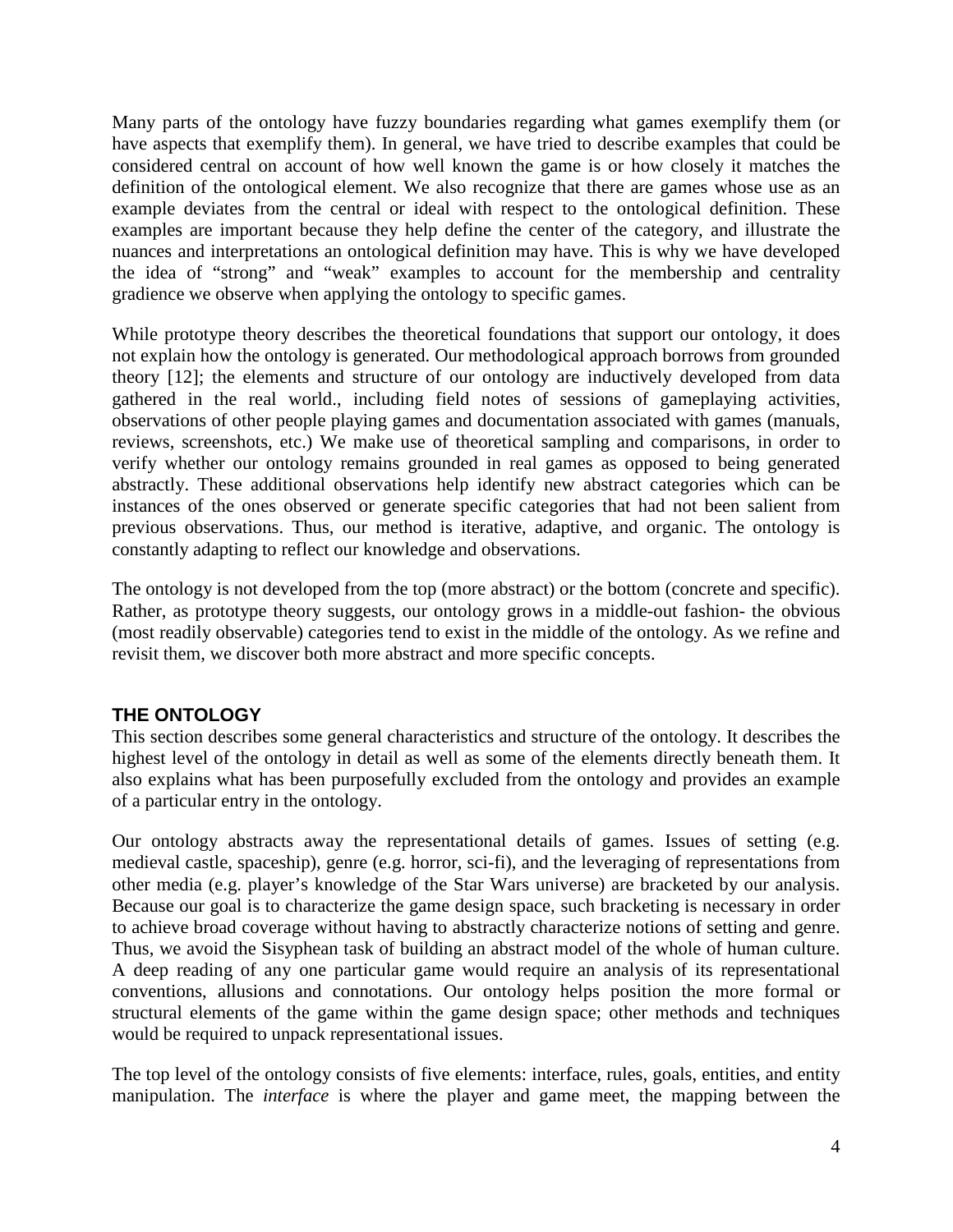embodied reactions of the player and the manipulation of game entities. It refers to both how the player interacts with the game and how the game communicates to the player. The *rules* of a game define and constrain what can or can't be done in a game; they lay down the framework, or model, within which the game shall take place. Rules regulate the development of the game and determine the basic interactions that can take place within it (see [23] for an overview of other definitions of rules in the context of games). *Goals* are the objectives or conditions that define success in the game. *Entities* are the objects within the game that the player manages, modifies or interacts with at some level. This definition is broader than "game tokens" [6] since it also includes objects that are not controlled by the player. Finally, *entity manipulation* encompasses the alteration of the game made either by the player or by in-game entities. Entity manipulation thus refers to the actions or verbs that can be performed by the player and by in-game entities.

Each ontology entry consists of a title or name, a description of the element, a number of strong and weak examples of games that embody the element, a parent element, potentially one or more child elements, and potentially one or more part elements (elements related by the part-of relation). The examples describe how the element is concretely reified in specific games. As explained previously, we include both strong and weak examples; the weak examples describe border cases of games that partially reify the element. The parent/child relationship captures the notion of subtype (subset); child elements are more specific or specialized concepts than the parent element. Finally, the part-of relation captures the notion of compound elements that are constructed out of other elements (parts). Table 1 shows an example of a mid-level entry from the ontology.

| <b>Name</b>           | To Own                                                                                                                                                                                                                                                                                                                                                                                                                                                                                                                                                                                                                                                                                                                                                                                                                                                                                                                           |
|-----------------------|----------------------------------------------------------------------------------------------------------------------------------------------------------------------------------------------------------------------------------------------------------------------------------------------------------------------------------------------------------------------------------------------------------------------------------------------------------------------------------------------------------------------------------------------------------------------------------------------------------------------------------------------------------------------------------------------------------------------------------------------------------------------------------------------------------------------------------------------------------------------------------------------------------------------------------|
| Parent                | <b>Entity Manipulation</b>                                                                                                                                                                                                                                                                                                                                                                                                                                                                                                                                                                                                                                                                                                                                                                                                                                                                                                       |
| <b>Children</b>       | To Capture, To Possess, To Exchange                                                                                                                                                                                                                                                                                                                                                                                                                                                                                                                                                                                                                                                                                                                                                                                                                                                                                              |
| <b>Description</b>    | Entities can own other game entities. Ownership does not carry any inherent meaning, other<br>than the fact that one entity is tied to another. Changes in ownership can not be initiated by the<br>owned entity. Ownership can change the attributes or abilities of either the owned or owning<br>entity. Ownership can be used to measure performance, either positive or negative. Ownership<br>is never permanent; the possibility of losing ownership separates ownership from an inherent<br>attribute or ability of an entity. Ownership of an entity can change in variety of ways, including<br>voluntary and involuntary changes of ownership.<br>It is important to note the difference between owning an entity, and using an entity. For<br>example, in Super Mario Bros, when Mario collides with a mushroom, the mushroom is<br>immediately used and removed from the game world. Mario never owns the mushroom. |
| <b>Strong Example</b> | In Super Mario World Mario can collect mushrooms (or fire flowers or feathers) to use later.<br>Mario owns these entities and can make use of them later.                                                                                                                                                                                                                                                                                                                                                                                                                                                                                                                                                                                                                                                                                                                                                                        |
| <b>Weak Example</b>   | In Ico, the player character must protect a girl called Yorda. While the player only directly<br>controls Ico, his actions are very closely tied to leading, guiding and protecting Yorda. One<br>could argue that Ico, in effect, owns Yorda because of the way they are tied to each other.                                                                                                                                                                                                                                                                                                                                                                                                                                                                                                                                                                                                                                    |

**Table 1: Example Ontology Entry - "To Own"**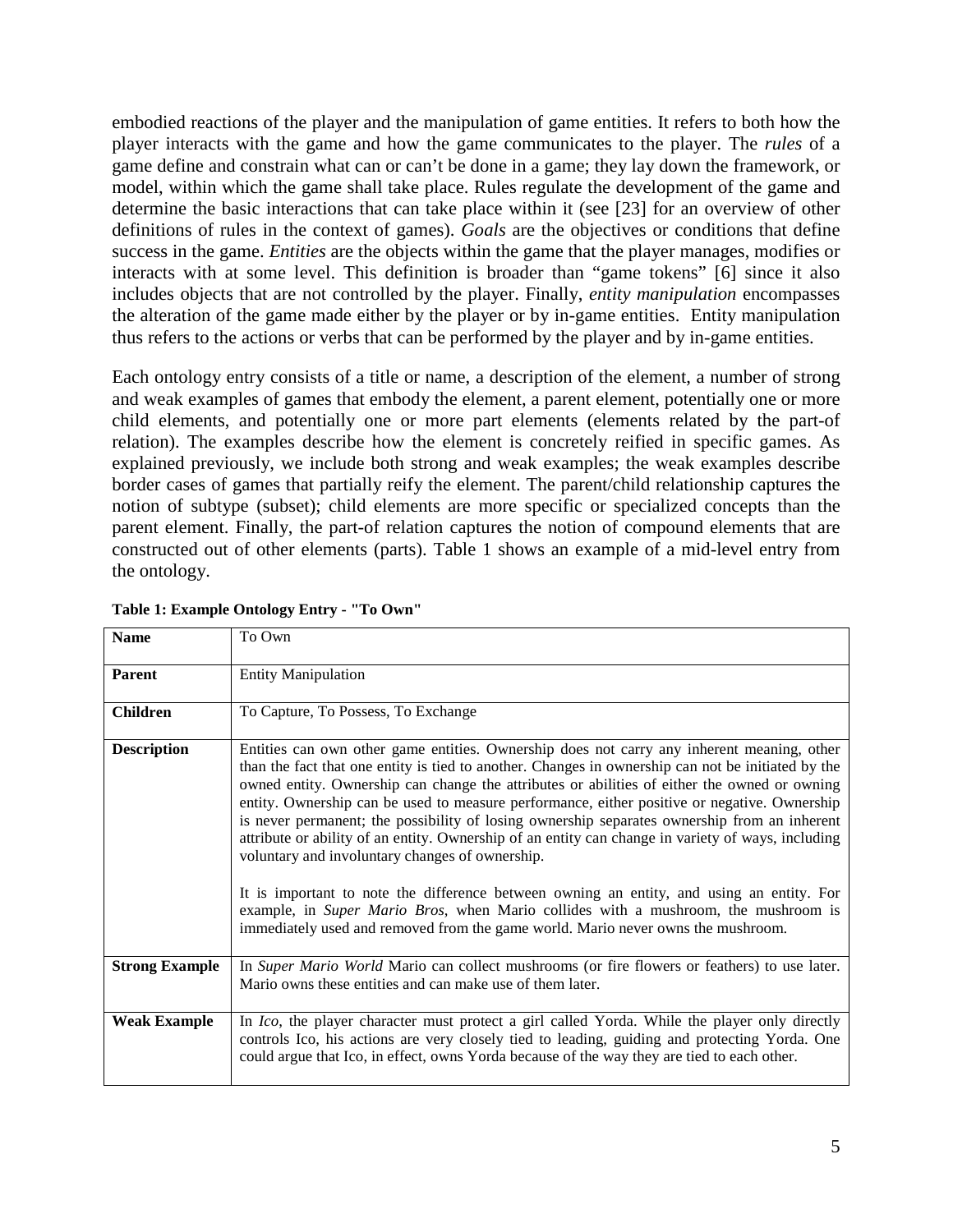#### **Interface**

The interface provides the means by which the player experiences the game and takes action within the game. The presentation provides the sensory experience of the game, input devices provide a mechanism for the player to choose between physically discriminable signals, and the input method maps the signal selected via the input device onto a game action (entity manipulation).

Since our ontology abstracts the representational details of games, the presentation hierarchy focuses on presentation as it directly serves gameplay, rather than on a cultural analysis of issues such as setting, tone, or genre. For example, in analyzing a game such as *Grim Fandango*, rather than exploring the game's excellent use of film noir and art deco visuals or the rich flavor that those visuals and the game's voice acting and music provide, we instead focus on the functional aspects of how presentation influences gameplay. Presentation consists of three parts: the cardinality of the game world, the presentation hardware and the presentation software. The cardinality of the game world can be distinct from the cardinality of the gameplay; see "The Role of Space in Games" in the Discussion section below. The presentation hardware describes the physical details of the visual, audio and haptic displays used in the game, while the presentation software describes how the games state is communicated by means of the hardware. Entries in the presentation software hierarchy include point of view, categorizations of the information displayed in heads-up displays, and categorizations of types of game state feedback.

An input device is a piece of hardware used to gather input from the user. This includes such items as joysticks, joypads, game paddles, fishing controllers, light guns, pushbuttons, pedals, electrosensitive mats, mice, and other devices through which players send messages to the game software.

Input devices differ from input methods in that the devices translate human action (typically motion) into electronic messages (physically discriminable signals) which are then accepted and interpreted by the game software. Together, the input device and input method translate the physical actions of the player into a game action (entity manipulation). See "How Can We Understand Interactivity in Games?" in the Discussion section below for a description of this mapping process. Input devices and methods have changed significantly over the history of electronic games, typically following a trajectory of increasing bandwidth at the device level and more sophisticated handling of that input at the software level. While these advances have often appeared in parallel, we have chosen to keep the hardware and software layers of input handling distinct in the ontology since they can vary independently from game to game. That is, one can vary the hardware device from which a game receives input without altering the game's interpretation of that input.

## **Rules**

In the context of our ontology, the rules and constraints of a game define what can or cannot be done in a game. They lay down the framework, or model, within which the game takes place. Rules regulate the development of the game and determine the basic interactions that can take place within it. [25] We note that rules should not be considered static or fixed; in some games, the rules can change as you play.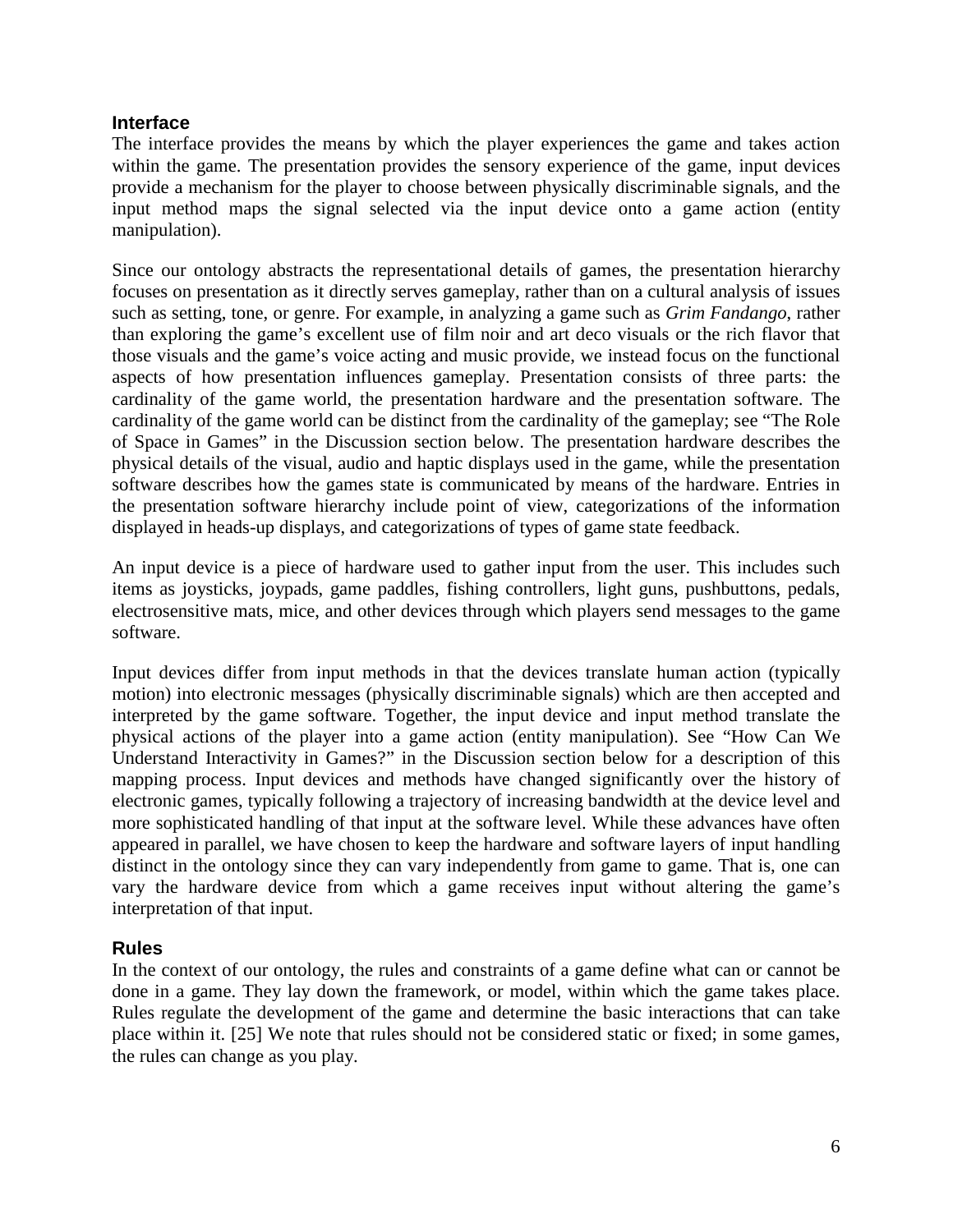We define two types of rules: gameplay and gameworld rules. Gameworld rules define the virtual world where the game takes place, while gameplay rules impose rules and constraints on top of the gameworld. An example of a gameworld rule is "gravity" (unsupported objects tend to fall); an example of a gameplay rule is that the player has three "lives" (the game ends when the player has been killed three times). We will explore some specific gameplay rules in the discussion section.

The distinction between gameplay and gameworld helps us to understand the difference between "abstract" and "simulator" games. In abstract games, most, if not all the rules are gameplay rules. A simulator game, on the other hand, may rely almost entirely on the gameworld to frame the game, making use of few, if any gameplay rules.

Games which make use of the same physics and graphics engines<sup>2</sup> share many of the same gameworld rules. The differences between the games are due primarily to differences in gameplay rules.

Additionally, we needed to account for emergent situations that were the result of many rules together, without having to resort to a list of the particular rules that caused these emergent situations; we called these, rules synergies. Examples of rules synergies include economies of scale as well as transitive and intransitive relationships. Thus, the rules section of the ontology has three main branches: gameplay rules, gameworld rules and rules synergies.

## **Goals**

 $\overline{a}$ 

The goals section of the ontology accounts for the in-game objectives or conditions that the player must meet in order to succeed at the game. These are goals defined by the game, though they may or may not be explicitly communicated to the player: in fact, in the eyes of the player, they may not even be defined.

When analyzing a game, we discover goals with different levels of granularity. For all games the highest level goal may be win the game or play as well as possible. However, in order to achieve that goal the player may have to find a key or defeat a monster. Goals must be considered at the level in which they affect the decisions the player is making. Some goals may be short-term (cross the room) while others may be long-term. (solve the mystery).

We consciously decided not to enumerate all the specific goals commonly seen in videogames. In the first place, we could never hope to cover all the specific goals; specially those that are narrative in nature (save the princess, save the universe, etc.). More importantly, there exists a one-to-one correspondence between goals and entity manipulation. This is not surprising, since entity manipulation is the means by which players perform actions in the game, as a means of achieving goals. For example, if the goal is to reach the finish line, then the player will traverse the gameworld (traversal is in the entity manipulation hierarchy). Therefore, goals that are equivalent to actions, usually the lowest level of goals, are not included in this part of the ontology.

 $2$  Such as the Quake, Unreal for graphics and Havok for physics.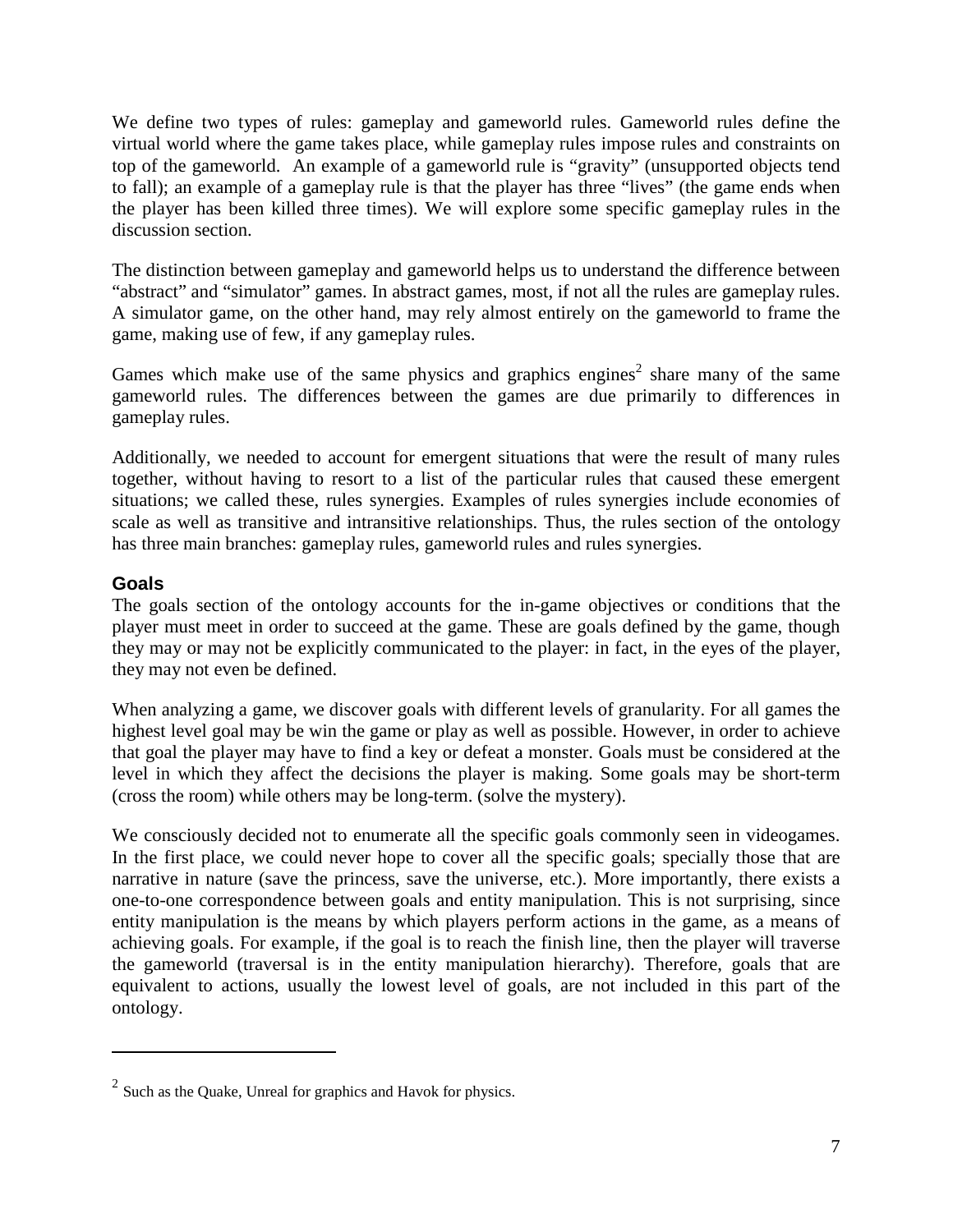Some goals are explicitly player-defined. For example, a person playing *Sim City* may decide to build a representation of the city she lives in. Another player may decide that he wants to play *Quake* without using any weapon other than the shotgun. Goals that players self-impose on their game-playing experience are also not covered in the ontology either.

Finally, though they are not goals per se, we account for how games evaluate and provide player feedback with regard to the degree of goal success. Thus, the ontology also has a branch dealing with goal metrics such as score, success level, etc. The goals section of the ontology has three main branches: agent goals, game goals, and goal metrics.

## **Entities**

Entities are the objects that make up the reality of the game world (e.g. agents, walls, power ups, etc.). The entity hierarchy is currently the least developed section of our ontology. This may appear strange, since identifying the objects that compose game worlds seems like a logical first step in an ontological analysis. However, in keeping with our focus on gameplay, we initially focused on the actions (entity manipulation) that the player can take in the game world. Entities tend to be defined implicitly by entity manipulations. While we certainly intend to make the entity hierarchy explicit in the future, our current implicit definition of entities via entity manipulation has not been an impediment to our work.

# **Entity Manipulation**

Game world objects (entities) posses a set of attributes (e.g. velocity, damage, owner, etc.) and a set of abilities (e.g. jump, fly, etc.). Entity manipulation consists of altering the attributes or abilities of game world entities.

Abilities are the "verbs" of entities, that is, the actions that entities are able to perform. Static entities have no abilities. They usually serve as obstacles, platforms (in games with gravity), or items/collectables. Dynamic entities possess abilities. Abilities can be gained permanently (gaining the speed boost in *Super Metroid*) or temporarily (eating a super pellet gives *Pac-man* the ability to eat ghosts).

Attributes are the "adjectives" of entities, and are altered by abilities. For example, the ability to move changes an entity's location attribute. The ability to vary speed changes the velocity attribute. Attributes can also be altered permanently (changing character statistics in a role playing game) or temporarily (receiving a power up that changes the power of a character's punch for a short period of time). Abilities can also alter the existence of an entity (can instantiate or destroy an entity).

There are cases where the line between ability and attribute is fuzzy. For example, in *Zelda: Wind Waker*, when Link gains the bow, he now has the ability to attack from a distance. One could argue that one of Link's attributes has been changed so that using the "attack" verb now does it at a distance. Contrarily, one could argue that Link now has the new ability "To Attack from a Distance". To distinguish between abilities and attributes in cases like this, we use the following heuristic: if the attribute/ability is utilized through an explicit player choice, then it is an ability; otherwise, if it occurs automatically, without an explicit player decision, it is an attribute. So, in our example, we would say that the bow bestows a new ability to Link, as the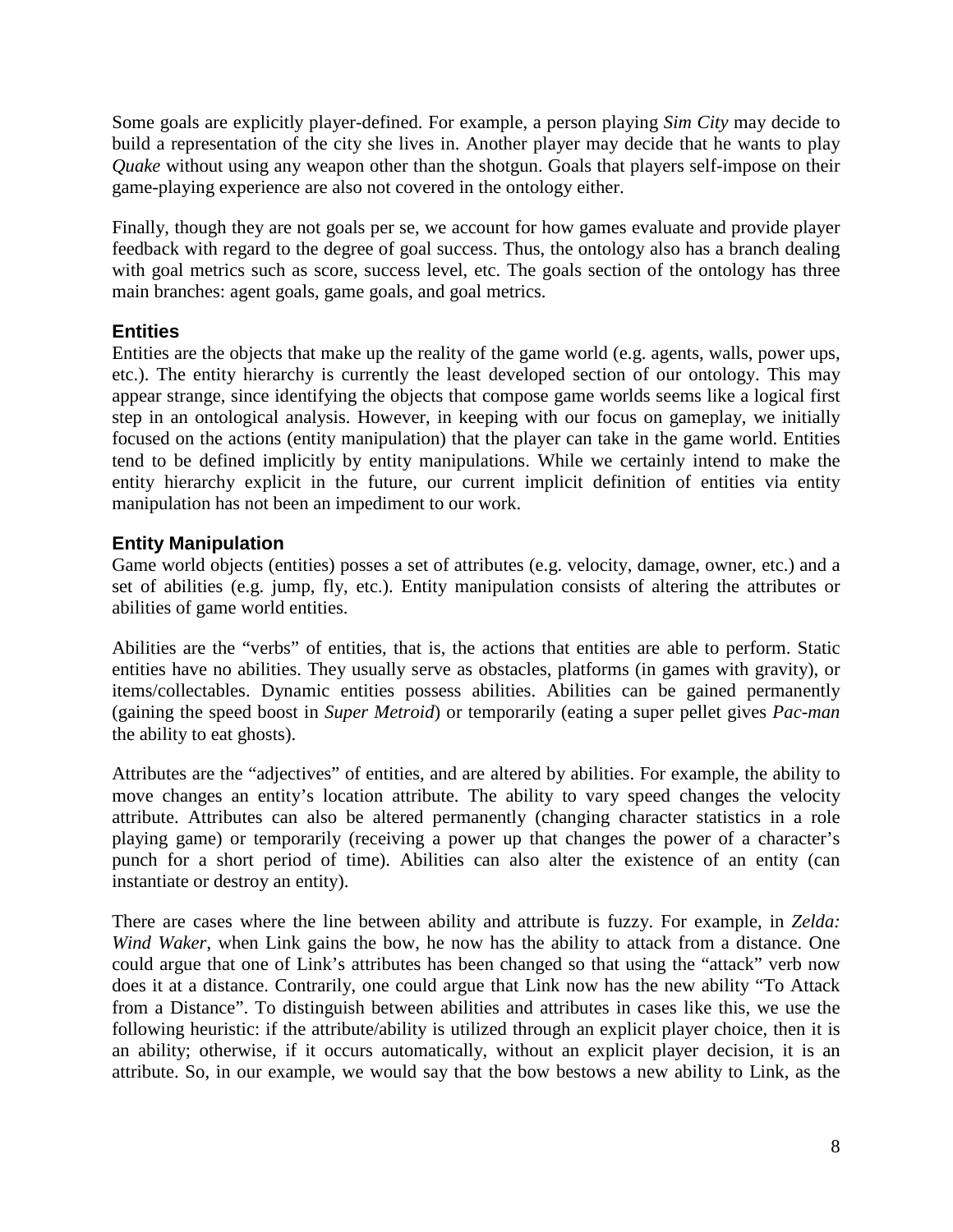player must explicitly choose to use the bow during an attack in order to be able to attack at a distance.

Abstract examples of entity manipulation in our ontology include To Collide, To Create, To Own, and Compound Action (actions composed of several atomic actions).

## **DISCUSSION**

 $\overline{a}$ 

This section of the paper illustrates how the GOP provides a framework for reasoning, exploring and discussing issues in game studies. We present three short discussions related to research questions we have explored. Space constraints prevent us from fully fleshing out each discussion; their purpose is illustrative of the ontological approach rather than an attempt at providing fully developed answers to these questions.

## **How can we understand interactivity in games?**

It is commonly noted that interactivity is one of the central characteristics of games [7, 21]. Focusing on the player input side of interactivity, our ontology helps us to understand what it means for a player to perform actions in a game.



**Figure 1:** The Input Path of Interactivity

If a person is playing a game on his computer using a mouse and a keyboard, is this any different from, say, a player using a gamepad? It depends on the game. For some games, the **Input Device<sup>3</sup>** that is used is a greater mediator or factor in interactivity than others. **Input Devices** translate human action (typically motion) into electronic messages which are then accepted and interpreted by the game software (the **Input Method**). So understanding the effect of different input devices requires understanding the relationship between the **Input Device** and the **Input** 

 $3$  For the mini-discussions, words in bold text correspond to actual elements that are part of the Game Ontology. Their definitions can be found online at http://egl.gatech.edu/gamedesign/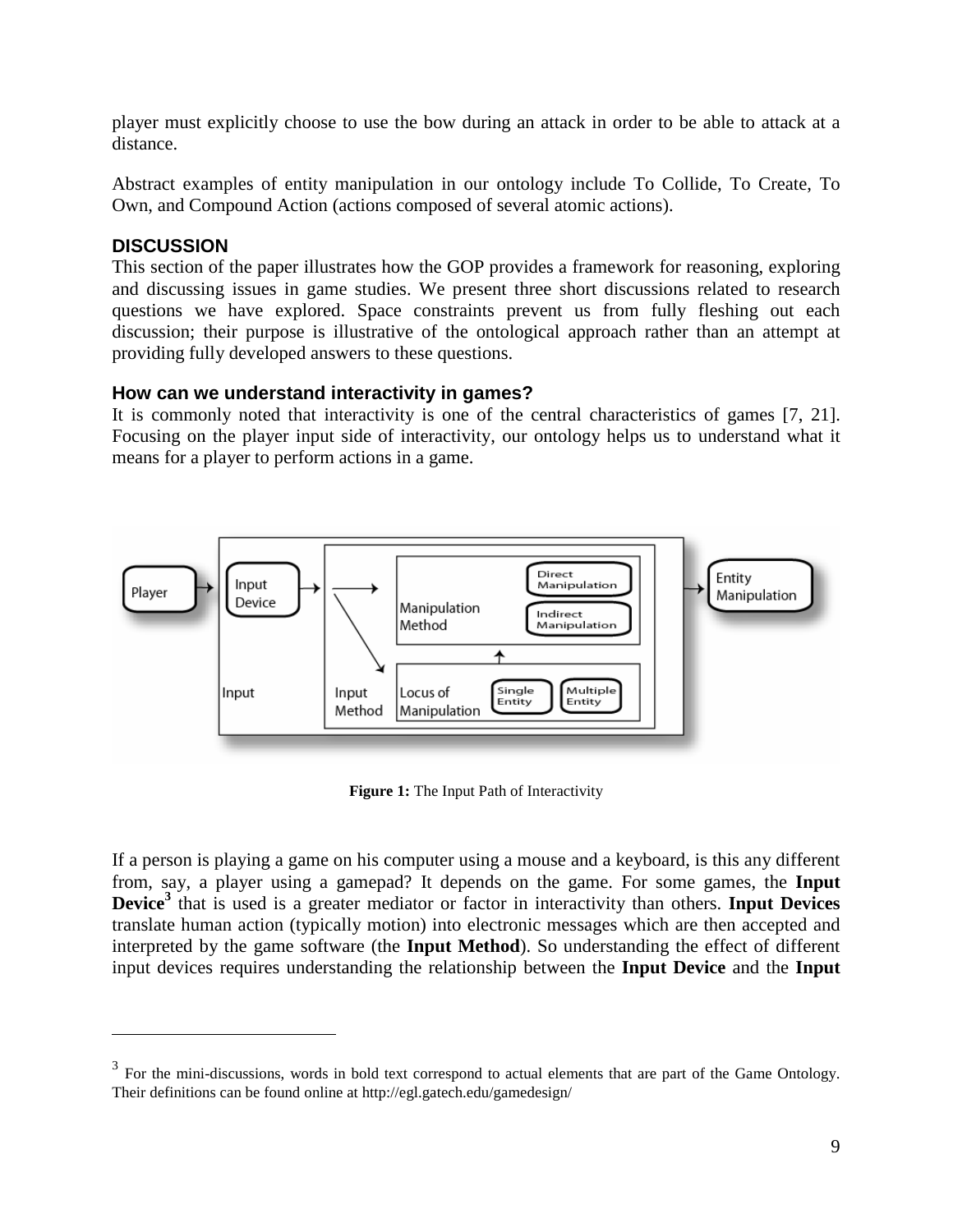**Method**. Consider for example a discussion of the reasons why *Halo's*<sup>4</sup> novel **Input Method** allowed it to succeed while being hampered by an **Input Device** (a gamepad) which lacked the affordances that a mouse and keyboard have towards traditional first person shooter games (aiming in FPS games is generally considered much easier to do with a mouse than a gamepad) .

We have unpacked the term "input" past the level of the particular devices and can start to ask questions related to what is actually being manipulated in a game and how. While **Input devices** constitute how user input gets translated into electronic signals, **Input Methods** are the manner in which the game software interprets those electronic messages. Therefore, is a player manipulating several entities in a game or only one (e.g. multiple units in an RTS game vs. an individual character in a platformer)? This is the **Locus of Manipulation.** Additionally, there are games where the manipulation is mapped directly to the input device. For example, if a player controls a spaceship and presses the "left" button on the controller, the space ship moves left. This form of **Direct Manipulation** is very different from the **Indirect Manipulation** present in a game where the player selects the actions he wants his avatar to perform from a menu, such as in the battles of the *Final Fantasy* series. So, the **Manipulation Method** (direct/indirect) as well as the **Locus of Manipulation** play central roles in defining the interactivity of a game. We could also delve deeper and explore the relationships between them in a particular game. Are some entities controlled directly while others are controlled indirectly? What particular forms of **Indirect Manipulation** are there and what are their particular affordances?

This mini-analysis mirrors the overall hierarchy of the **Input** branch of the game ontology (under **Interface**). Asking more questions led us to explore deeper (more specific) parts of the ontology. Each level of "depth" poses its own questions, while the overall structure situates the discussion relative to other design issues.

## **The Role(s) of Space in Games**

 $\overline{a}$ 

Space is a complicated issue to discuss in the context of videogames. Part of the difficulty lies in the fact that there are multiple views of space within a game that, while related, are not necessarily equal. The broadest way of discussing space is at the level of representation. If one considers only what can be seen on the screen, what are the characteristics of that space? Is the representation two-dimensional or three-dimensional? How is that representation achieved? These aspects are part of the **Presentation** and are perceived by the player from a particular **Point of View.** 

Most games convey a notion of place to the player, which we call the gameworld. However, we often find games where the **Point of View** describes a space that is different from what the representation suggests. For example, maybe all the characters in the game are rendered in a style that makes them appear as three dimensional objects but they only act in two dimensional ways, as is the case of *Super Smash Bros Melee*. In this case the **Cardinality of the**  Gameworlds' space is different from the represented space. Additionally, consider what options of navigation or movement the player has within the gameworld. Is the **Cardinality of** 

<sup>4</sup> *Halo* is a first person shooter game originally for Microsoft Xbox. *Halo*, and its sequel *Halo 2*, are the most successful games for Xbox in terms of sales and reviews.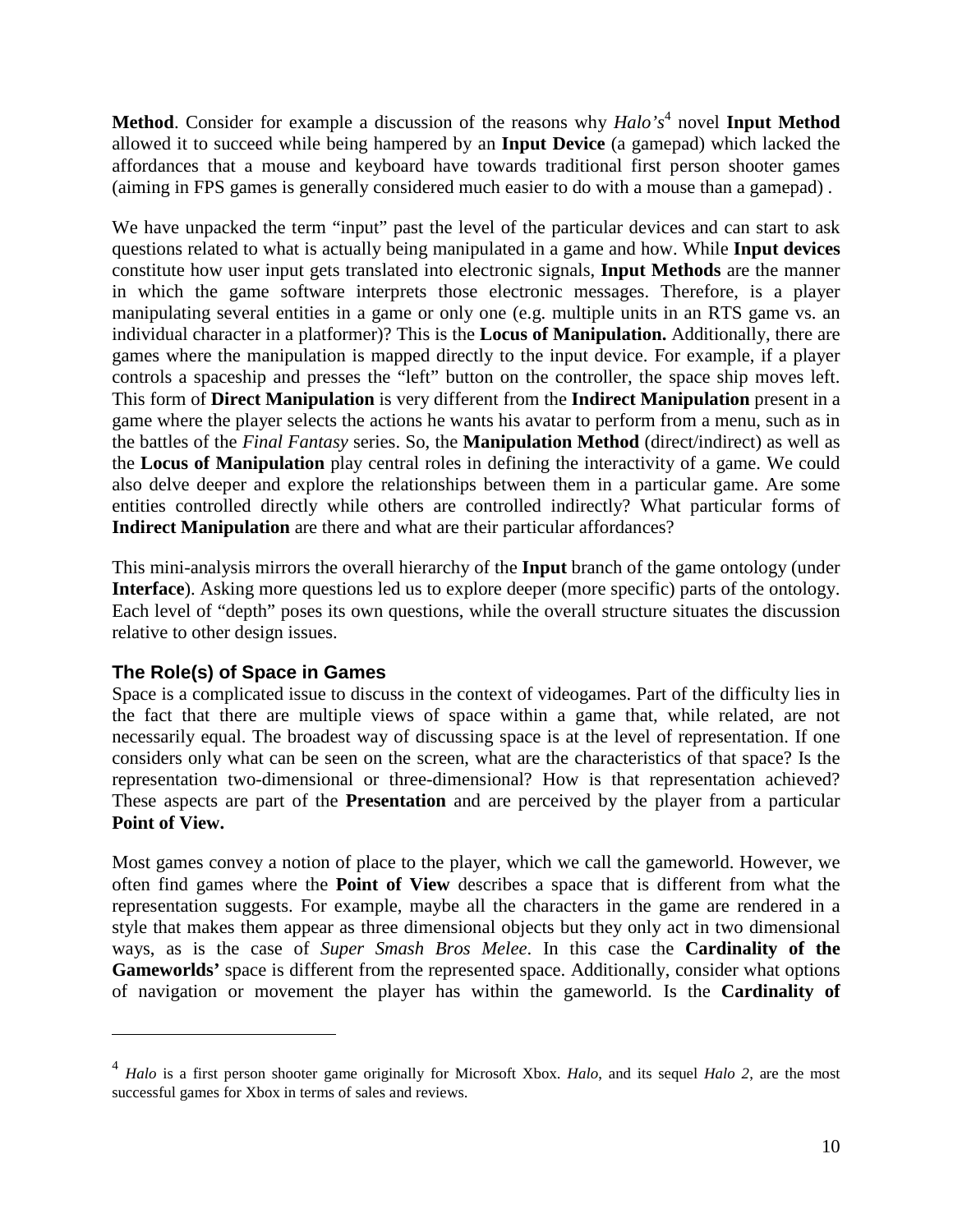**Gameplay**, the space the player can effectively act in, different from that of gameworld and the representation? So there are potentially three different levels at which one could discuss issues of spatiality in games (see Figure 2). They are interrelated and possibly share the same characteristics, but a comparative analysis of various games would have to take them into account.



**Figure 2: Levels of Spatiality in Games** 

Consider an example using a familiar game such as *Space Invaders*, but with a twist. Let's imagine that the invaders are not flat two dimensional sprites but rather are beautifully rendered in 3D. At the representational level, we could argue that this version of *Space Invaders* is 3D. On another level, we observe what is happening in the game. The invaders march across the screen from left to right and also, down towards the player. All their actions occur in a two dimensional plane. *Space Invaders* has a **Two Dimensional Gameworld**. The player, however, can only move his spaceship from side to side. The space of movement for the player is only one dimensional. Thus, we say that *Space Invaders* has **One Dimensional Gameplay**.

This mini-discussion shows how different parts of the game ontology relate to each other, in this case, elements under the top level **Rules** and **Presentation** hierarchies. Interested readers are invited to [11] for further discussion of these issues.

## **Regulation of Gameplay Over Time**

 "Level", Wave" and "Checkpoint" are all common terms used to describe videogames. What do the terms really mean and what role do they play in a game? Our exploration of such a question led us to discover that all three terms are related to each other in unanticipated ways. Levels, waves and checkpoints are ways of breaking down gameplay into smaller/shorter elements. In other words, they are each a form of **Segmentation of Gameplay**.

**Segmentation of Gameplay** is a more abstract concept than **Level** or **Wave,** thus it lies higher in the ontology. As we explored more games, we not only found new forms of segmenting gameplay, but also realized that they could be organized according to the general way in which they were applied. For example, some forms of segmentation were spatial in nature since they affected the gameworld, while others applied to time. Figure 3 shows how the concept of segmentation has evolved and grown within the ontology. As of this writing, the sub-hierarchy under **Segmentation of Gameplay** has more than twelve elements (not pictured in Figure 3). For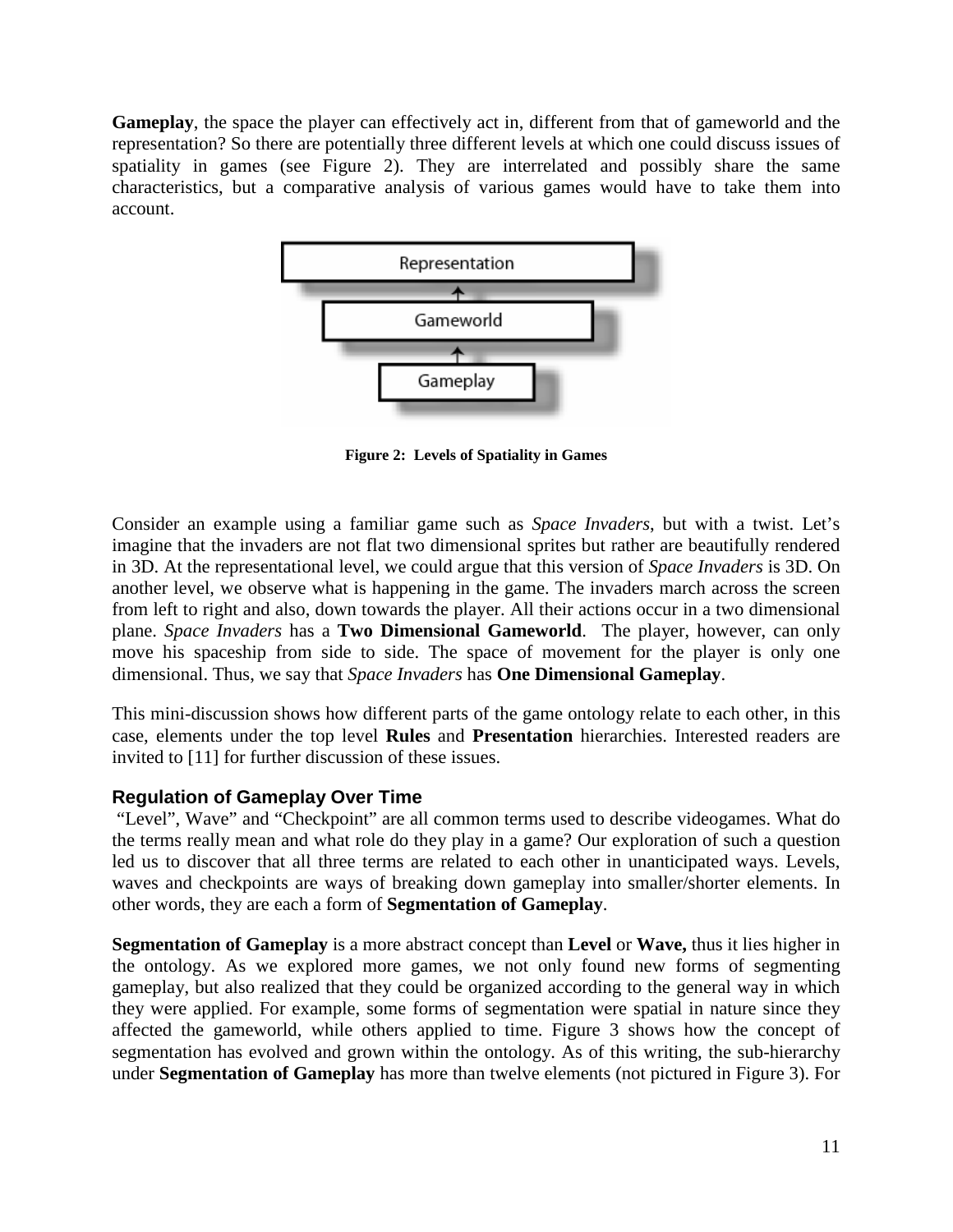an in-depth discussion of the concept of segmentation of gameplay, readers are invited to refer to [24].



**Figure 3:** Part of the evolution of Segmentation of Gameplay within the ontology

The purpose of this mini-discussion is to illustrate how the process of generating the game ontology is situated in the context of concrete examples. We also emphasize that the ontology is not only growing constantly but also changing and adapting as we dig deeper into specific gameplay-related issues.

# **CONCLUSIONS**

Our ontology, currently consisting of more than 150 elements, is a tool designed to inform and guide the analysis of games as well as provide a framework for the discussion and exploration of game design space. The future development of the ontology will be structured around specific questions such as those described in the Discussion section above.

# **ACKNOWLEDGEMENTS**

The authors would like to thank the members of the Experimental Games Lab for their comments and contributions. Also, the following people have contributed to this project over the years as well as its many incarnations. In alphabetical order: Chaim Gingold, Yusun Jung, Heather Logas, Janet Murray, Marleigh Norton and Daniel Rachels.

# **REFERENCES**

- 1. Aarseth, E., Smedstad, S. and Sunnanå, L., A multi-dimensional typology of games. in *Level Up: Digital Games Research Conference 2003*, (Utrecht, The Netherlands, 2003).
- 2. Bjork, S. and Holopainen, J. *Patterns in Game Design*. Charles River Media Inc., Hingham, Massachusetts, 2005.
- 3. Bjork, S., Lundgren, S. and Holopainen, J., Game Design Patterns. in *Level Up: Digital Games Research Conference 2003*, (Utrecht, The Netherlands, 2003).
- 4. Carlquist, J. Playing the Story: Computer Games as a Narrative Genre. *Human IT*, *6* (3). 7-53.
- 5. Church, D. Formal Abstract Design Tools *Game Developer*, 1999.
- 6. Costikyan, G. I have no words & I must design *Interactive Fantasy*, 1994.
- 7. Crawford, C. *The Art of Computer Game Design*. Osborne/McGraw-Hill, Berkeley, 1984.
- 8. Eskelinen, M. Towards Computer Game Studies. *Proceedings of SIGGRAPH 2001, Art Gallery, Art and Culture Papers*. 83-87.
- 9. Fabricatore, C., Nussbaum, M. and Rosas, R. Playability in Action Videogames: A Qualitative Design Model. *Human Computer Interaction*, *17* (4). 311-368.
- 10. Falstein, N. The 400 Project, 2004.